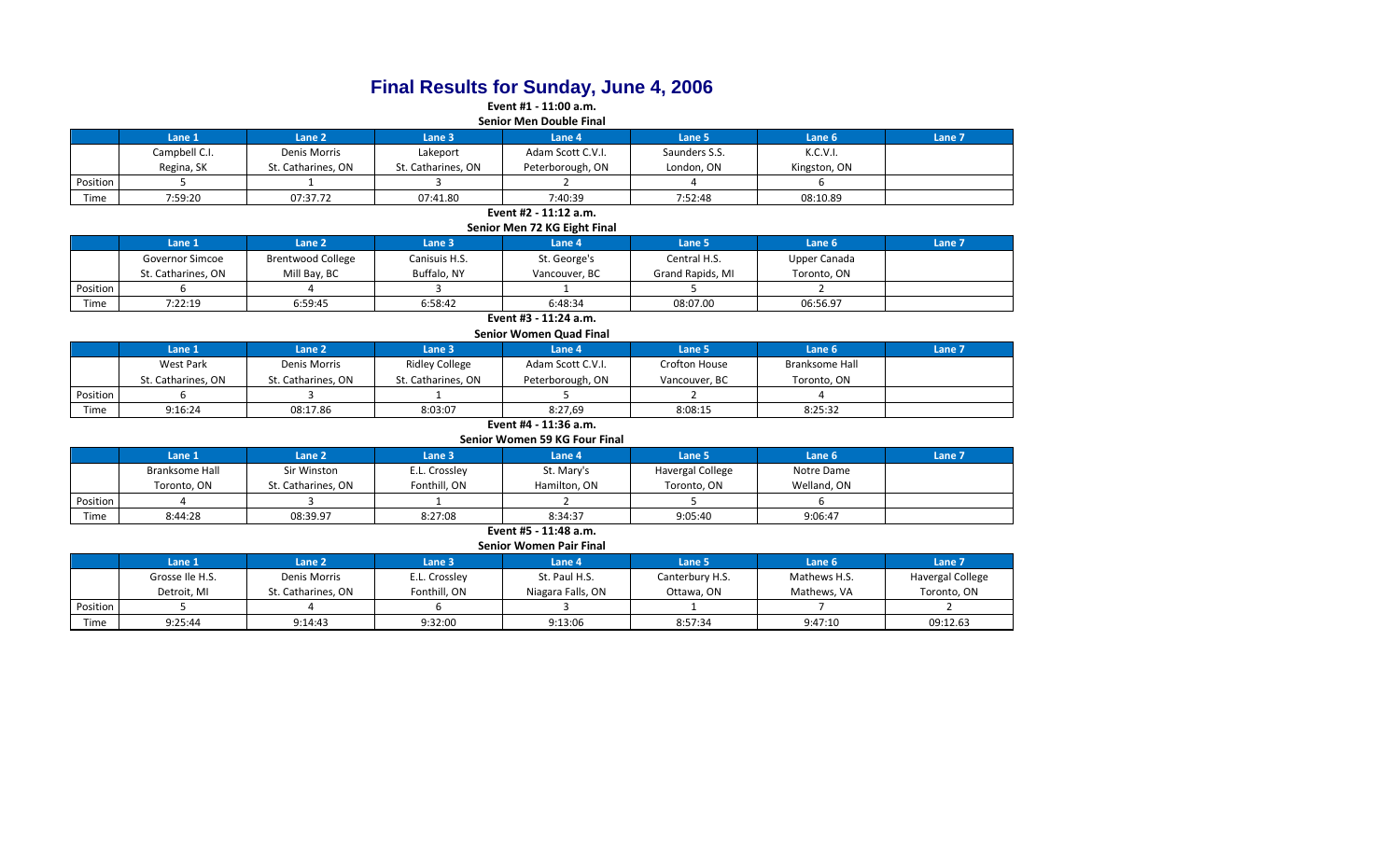|          | Event #6 - 12:00 noon       |              |               |                  |                    |              |        |  |  |  |  |  |
|----------|-----------------------------|--------------|---------------|------------------|--------------------|--------------|--------|--|--|--|--|--|
|          | Junior Men 72 KG Four Final |              |               |                  |                    |              |        |  |  |  |  |  |
|          | Lane 1                      | Lane 2       | Lane 3        | <b>Lane 4</b>    | Lane 5             | Lane 6       | Lane 7 |  |  |  |  |  |
|          | Ridley College              | Upper Canada | E.L. Crossley | Saratoga Springs | Denis Morris       | K.C.V.I.     |        |  |  |  |  |  |
|          | St. Catharines, ON          | Toronto, ON  | Fonthill, ON  | Saratoga, NY     | St. Catharines, ON | Kingston, ON |        |  |  |  |  |  |
| Position |                             |              |               |                  |                    |              |        |  |  |  |  |  |
| Time     | 7:59:55                     | 7:45:26      | 7:31:41       | 7:25:16          | 7:40:16            | 07:49.95     |        |  |  |  |  |  |
|          |                             |              |               |                  |                    |              |        |  |  |  |  |  |

**Event #7 - 12:12 p.m.**

**Senior Women 63 KG Single Final**

|          | Lane 1        | Lane 2             | Lane 3       | Lane 4           | Lane 5         | Lane <sub>6</sub>    | Lane 7 |  |  |  |
|----------|---------------|--------------------|--------------|------------------|----------------|----------------------|--------|--|--|--|
|          | Ross Sheppard | Sir Winston        | Esquimalt    | St. Peter's S.S. | Vincent Massey | <b>Crofton House</b> |        |  |  |  |
|          | Edmonton, AB  | St. Catharines, ON | Victoria. BC | Peterborough, ON | Winnipeg, MB   | Vancouver. BC        |        |  |  |  |
| Position |               |                    |              |                  |                |                      |        |  |  |  |
| Time     | 9:14:53       | 09:04.83           | 09:18.94     | 09:14.94         | 8:56:07        | 9:36:41              |        |  |  |  |

**Event #8 - 12:24 p.m. Junior Men Eight Final**

|          | Lane 1            | Lane <sub>2</sub>        | Lane 3             | Lane 4           | Lane 5        | Lane <sub>6</sub> | Lane 7 |  |  |  |  |
|----------|-------------------|--------------------------|--------------------|------------------|---------------|-------------------|--------|--|--|--|--|
|          | Ann Arbor Pioneer | <b>Brentwood College</b> | Shawnigan Lake     | St. Mary's Prep  | Canisuis H.S. | E.L. Crossley     |        |  |  |  |  |
|          | Ann Arbor, MI     | Mill Bay, BC             | Shawnigan Lake, BC | Orchard Lake, MI | Buffalo, NY   | Fonthill, ON      |        |  |  |  |  |
| Position |                   |                          |                    |                  |               |                   |        |  |  |  |  |
| Time     | 07:00.98          | 06:55.86                 | 06:46.76           | 6:50:49          | 06:51.80      | 7:08:56           |        |  |  |  |  |

# **Event #9 - 12:36 p.m.**

**Lane 1 Lane 2 Lane 3 Lane 4 Lane 5 Lane 6 Lane 7** Shawnigan Lake Northern H.S. Ann Arbor Pioneer Branksome Hall West Park Saratoga Springs Shawnigan Lake, BC Grand Rapids, MI Ann Arbor, MI Toronto, ON St. Catharines, ON Saratoga, NY **Junior Women Eight Final**

| Position |                      |          |              |          |         |                                  |
|----------|----------------------|----------|--------------|----------|---------|----------------------------------|
| Time     | 7.52.12<br>ر … ے ر . | 08:07.99 | 7.50.27<br>. | ገ7:44.76 | 7:40:22 | <b>08:07.91</b><br><u>vu.v.u</u> |

### **Event #10 - 12:48 p.m. Junior Men Single Final**

|                 | <b>JUILOF IVICH SHIRIC FINAL</b> |                    |                    |                      |               |                    |        |  |  |  |  |  |
|-----------------|----------------------------------|--------------------|--------------------|----------------------|---------------|--------------------|--------|--|--|--|--|--|
|                 | Lane 1                           | Lane <sub>2</sub>  | Lane 3'            | Lane 4               | Lane 5        | Lane 6             | Lane 7 |  |  |  |  |  |
|                 | Malaspina                        | St. Francis S.S.   | Shawnigan Lake     | <b>Mount Douglas</b> | Lambrick Park | Denis Morris       |        |  |  |  |  |  |
|                 | Nanaimo. BC                      | St. Catharines. ON | Shawnigan Lake, BC | Victoria, BC         | Victoria, BC  | St. Catharines. ON |        |  |  |  |  |  |
| <b>Position</b> |                                  |                    |                    |                      |               |                    |        |  |  |  |  |  |
| Time            | 8:30:50                          | 8:18:08            | 8:13:31            | 8:23:41              | 8:11:50       | 08:29.82           |        |  |  |  |  |  |

**Event #11 - 1:00 p.m.**

**Senior Women 63 KG Eight Final**

|          | Lane 1                  | Lane <sub>2</sub>     | Lane <sub>3</sub> | Lane 4       | Lane 5         | Lane <sub>6</sub> | Lane <sub>7</sub> |
|----------|-------------------------|-----------------------|-------------------|--------------|----------------|-------------------|-------------------|
|          | <b>Havergal College</b> | <b>Branksome Hall</b> | Saratoga Springs  | St. Mary's   | T.C. Williams, | Nardin Academy    |                   |
|          | Toronto, ON             | Toronto, ON           | Saratoga, NY      | Hamilton, ON | Alexandria, VA | Buffalo. NY       |                   |
| Position |                         |                       |                   |              |                |                   |                   |
| Time     | 07:48.97                | 07:38.75              | 7:37:57           | 07:32.64     | 07:45.95       | 7:49:22           |                   |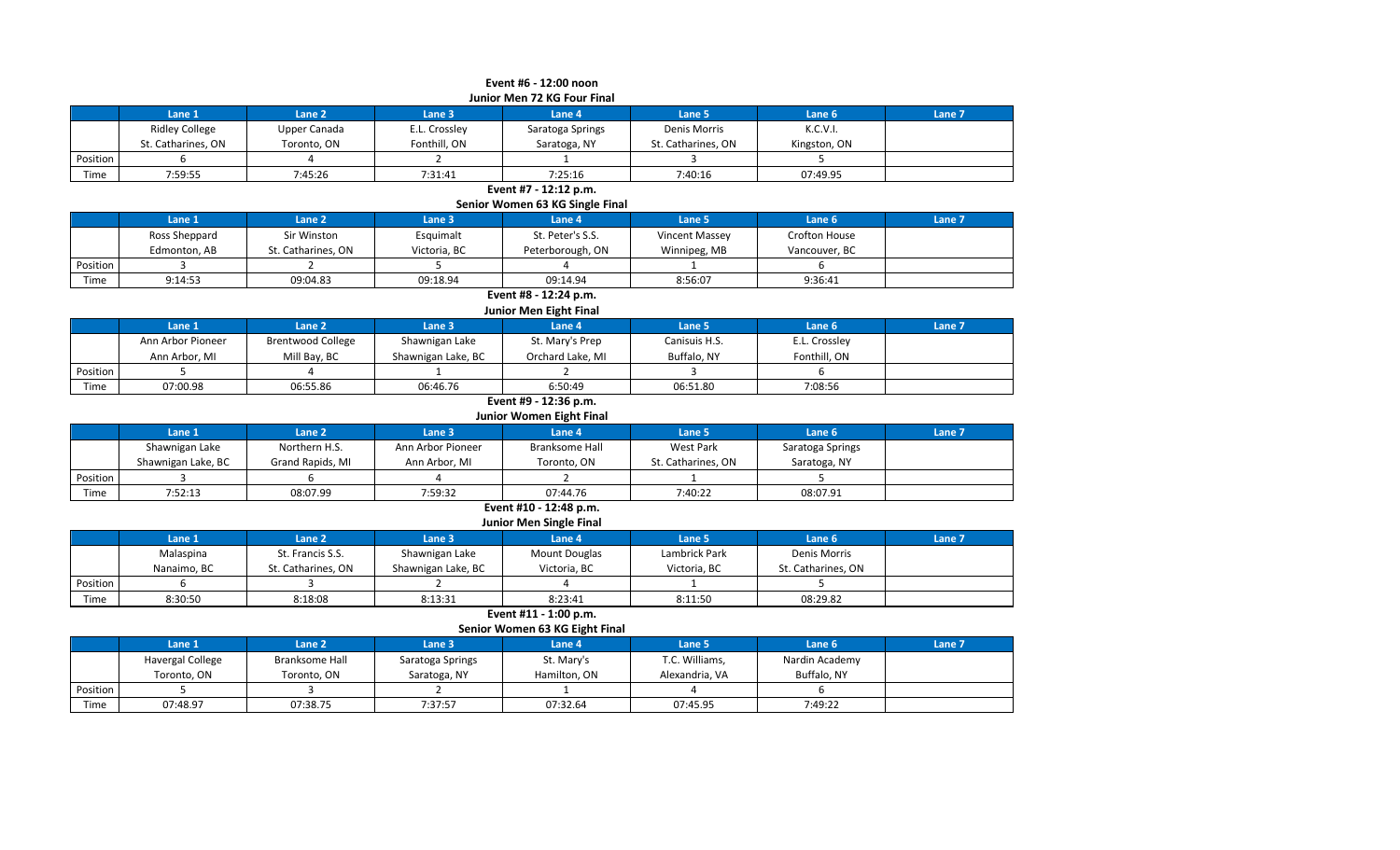|          | Event #12 - 1:12 p.m.<br><b>Senior Women Four Final</b> |                 |                   |                    |                 |                |        |  |  |  |  |  |
|----------|---------------------------------------------------------|-----------------|-------------------|--------------------|-----------------|----------------|--------|--|--|--|--|--|
|          |                                                         |                 |                   |                    |                 |                |        |  |  |  |  |  |
|          | Lane 1                                                  | Lane 2          | Lane 3            | Lane 4             | Lane 5          | Lane 6         | Lane 7 |  |  |  |  |  |
|          | Mathews H.S.                                            | Canterbury H.S. | Ann Arbor Pioneer | Denis Morris       | Brockville C.I. | Claremont S.S. |        |  |  |  |  |  |
|          | Mathews, VA                                             | Ottawa, ON      | Ann Arbor, MI     | St. Catharines, ON | Brockville, ON  | Victoria, BC   |        |  |  |  |  |  |
| Position |                                                         |                 |                   |                    |                 |                |        |  |  |  |  |  |
| Time     | 8:21:48                                                 | 8:15:29         | 08:00.65          | 7:59:58            | 7:51:33         | 08:03.97       |        |  |  |  |  |  |
|          | Event #13 - 1:24 p.m.                                   |                 |                   |                    |                 |                |        |  |  |  |  |  |

**Junior Women Double Final**

|          | Lane 1              | Lane 2         | Lane 3            | Lane 4        | Lane 5        | Lane <sub>6</sub> | Lane 7 |  |  |
|----------|---------------------|----------------|-------------------|---------------|---------------|-------------------|--------|--|--|
|          | <b>Bishop Tonos</b> | Internationale | Adam Scott C.V.I. | St. Michael's | E.L. Crossley | Stelly's S.S.     |        |  |  |
|          | Ancaster, ON        | Longueuil, PQ  | Peterborough, ON  | Victoria, BC  | Fonthill, ON  | Saanichton, BC    |        |  |  |
| Position |                     |                |                   |               |               |                   |        |  |  |
| Time     | 08:58.88            | 9:10:47        | 08:40.84          | 08:33.61      | 8:34:27       | 9:45:31           |        |  |  |

#### **Event #14 - 1:36 p.m. Senior Men 72 KG Cox Four Final**

|          | <b>SEINOL IVIEN 72 NO COX FOUL FINAL</b> |              |                 |               |                          |                          |        |  |  |  |
|----------|------------------------------------------|--------------|-----------------|---------------|--------------------------|--------------------------|--------|--|--|--|
|          | <b>Lane 1</b>                            | Lane 2       | Lane 3          | Lane 4        | Lane 5                   | Lane <sub>6</sub>        | Lane 7 |  |  |  |
|          | Denis Morris                             | Upper Canada | Wellington S.S. | St. George's  | <b>Grimsby Secondary</b> | <b>Brentwood College</b> |        |  |  |  |
|          | St. Catharies, ON                        | Toronto, ON  | Nanaimo. BC     | Vancouver, BC | Grimsby, ON              | Mill Bay, BC             |        |  |  |  |
| Position |                                          |              |                 |               |                          |                          |        |  |  |  |
| Time     | 7:31:38                                  | 7:20:39      | 7:12:46         | 7:04:47       | 7:07:45                  | 07:18.92                 |        |  |  |  |

### **Event #15 - 1:48 p.m. Senior Men Four Final**

|          | <b>JEINUL IVIEN LUUL LINGL</b> |                   |                          |              |                   |                    |               |  |  |
|----------|--------------------------------|-------------------|--------------------------|--------------|-------------------|--------------------|---------------|--|--|
|          | Lane 1                         | Lane <sub>2</sub> | Lane 3                   | Lane 4       | Lane 5            | Lane <sub>6</sub>  | <b>Lane 7</b> |  |  |
|          | Shawnigan Lake                 | E.L. Crossley     | <b>Brentwood College</b> | Mathews H.S. | Vancouver College | Governor Simcoe    |               |  |  |
|          | Shawnigan Lake, BC             | Fonthill, ON      | Mill Bay, BC             | Mathews. VA  | Vancouver, BC     | St. Catharines. ON |               |  |  |
| Position |                                |                   |                          |              |                   |                    |               |  |  |
| Time     | No Time                        | No Time           | No Time                  | No Time      | No Time           | 7:01:24            |               |  |  |

# **Event #16 - 2:00 p.m. Junior Women 63 KG Four Final**

|                 | Lane 1           | Lane 2             | Lane <sub>3</sub>  | Lane 4       | Lane 5                | Lane 6          | Lane 7 |  |  |
|-----------------|------------------|--------------------|--------------------|--------------|-----------------------|-----------------|--------|--|--|
|                 | S. Gate Anderson | Sir Winston        | Shawnigan Lake     | St. Mary's   | <b>Ridley College</b> | Brockville C.I. |        |  |  |
|                 | Southgate, MI    | St. Catharines. ON | Shawnigan Lake, BC | Hamilton, ON | St. Catharines. ON    | Brockville, ON  |        |  |  |
| <b>Position</b> |                  |                    |                    |              |                       |                 |        |  |  |
| Time            | 8:43:22          | 8:35:58            | 08:34.63           | 08:18.75     | 08:45.68              | 8:30:54         |        |  |  |

**Event #17 - 2:12 p.m.**

**Junior Men 72 KG Eight Final**

|          | Lane 1       | Lane 2                | Lane 3             | Lane 4        | Lane 5            | Lane 6             | Lane 7 |  |  |
|----------|--------------|-----------------------|--------------------|---------------|-------------------|--------------------|--------|--|--|
|          | Upper Canada | <b>Ridley College</b> | St. Francis S.S.   | E.L. Crossley | Vancouver College | Governor Simcoe    |        |  |  |
|          | Toronto, ON  | St. Catharines, ON    | St. Catharines, ON | Fonthill, ON  | Vancouver, BC     | St. Catharines, ON |        |  |  |
| Position |              |                       |                    |               |                   |                    |        |  |  |
| Time     | 07:04.65     | 07:27.67              | 6:54:36            | 7:04:58       | 6:52,67           | 06:58.90           |        |  |  |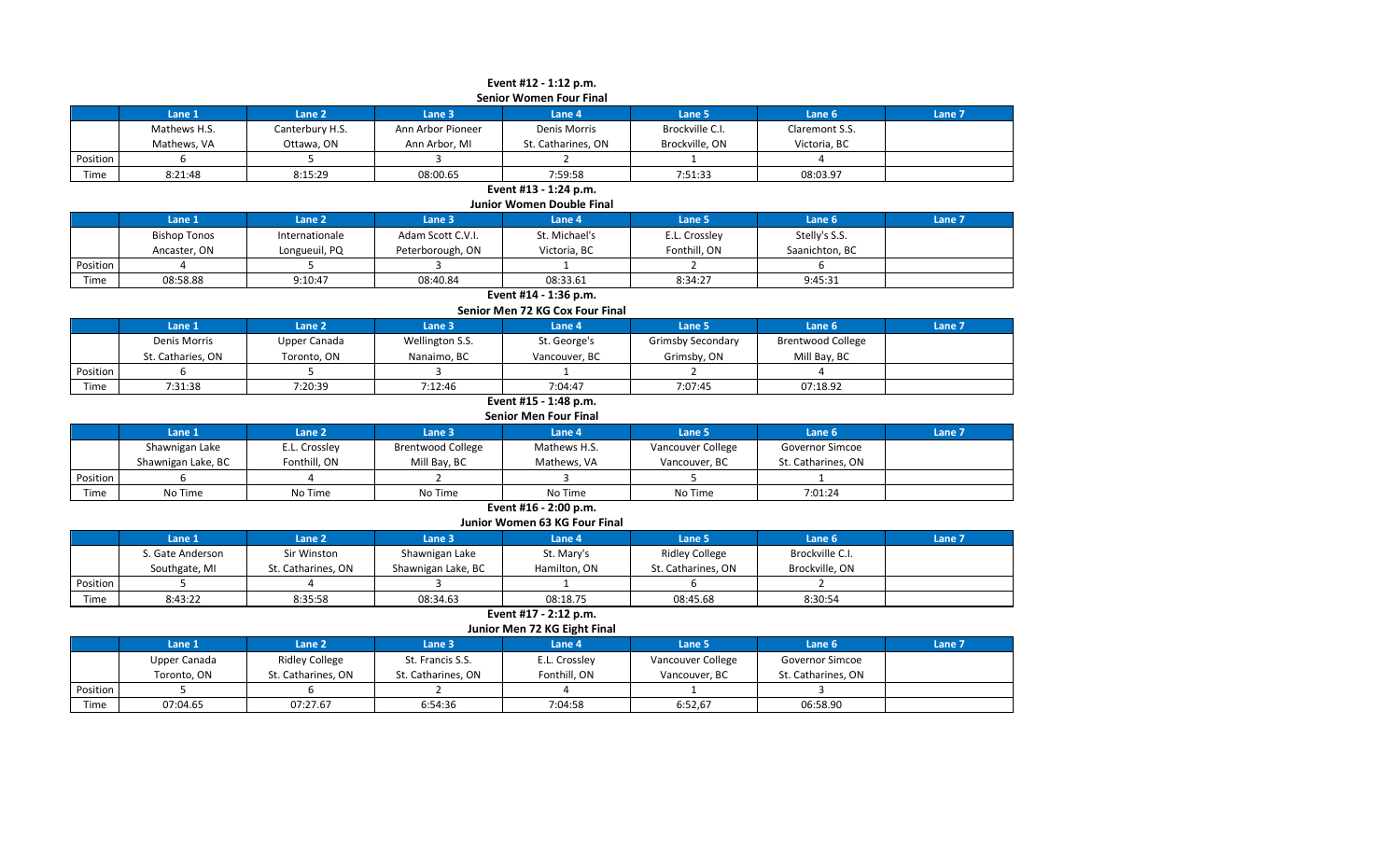|          | Event #18 - 2:24 p.m.<br><b>Junior Men Double Final</b> |               |              |                    |               |                    |        |  |  |  |  |
|----------|---------------------------------------------------------|---------------|--------------|--------------------|---------------|--------------------|--------|--|--|--|--|
|          | Lane 1                                                  | Lane 2        | Lane 3       | Lane 4             | Lane 5        | Lane 6             | Lane 7 |  |  |  |  |
|          | St. George's                                            | St. Michael's | St. Mary's   | Denis Morris       | E.L. Crossley | St. Francis S.S.   |        |  |  |  |  |
|          | Vancouver, BC                                           | Victoria, BC  | Hamilton, ON | St. Catharines, ON | Fonthill, ON  | St. Catharines, ON |        |  |  |  |  |
| Position |                                                         |               |              |                    |               | ь                  |        |  |  |  |  |
| Time     | 8.06.60                                                 | 8.04.91       | 7.43.34      | 7.49.38            | 7.53.43       | 8.12.25            |        |  |  |  |  |

# **Event #19 - 2:36 p.m.**

**Senior Women 63 KG Pair Final**

|          | Lane 1         | Lane 2      | Lane 3        | Lane 4             | Lane 5            | Lane <sub>6</sub> | Lane 7 |  |  |
|----------|----------------|-------------|---------------|--------------------|-------------------|-------------------|--------|--|--|
|          | Ernestown S.S. | Notre Dame  | E.L. Crossley | Shawnigan Lake     | Adam Scott C.V.I. | St. Mary's        |        |  |  |
|          | Odessa, ON     | Welland, ON | Fonthill, ON  | Shawnigan Lake, BC | Peterborough, ON  | Hamilton, ON      |        |  |  |
| Position |                |             |               |                    |                   |                   |        |  |  |
| Time     | 9.30.74        | 9.11.99     | 8.47.00       | 9.03.23            | 9.06.28           | 8.59.57           |        |  |  |

**Event #20 - 2:48 p.m. Senior Men Pair Final**

|          | Lane 1             | Lane 2                   | Lane <sub>3</sub> | Lane 4            | ane 5.          | Lane 6       | Lane 7 |  |  |
|----------|--------------------|--------------------------|-------------------|-------------------|-----------------|--------------|--------|--|--|
|          | Shawnigan Lake     | <b>Grimsby Secondary</b> | Belmont Secondary | Vancouver College | Brockville C.I. | Mathews H.S. |        |  |  |
|          | Shawnigan Lake, BC | Grimsby, ON              | Victoria, BC      | Vancouver, BC     | Brockville, ON  | Mathews, VA  |        |  |  |
| Position |                    |                          |                   |                   |                 |              |        |  |  |
| Time     | 8:05:53            | 7:58:18                  | 7:50:36           | 7:44:51           | 07:52.74        | 8:01:58      |        |  |  |

# **Event #21 - 3:00 p.m.**

**Senior Men 66 KG Four Final**

|          | Lane 1             | Lane 2       | Lane 3        | Lane 4             | Lane 5            | Lane <sub>6</sub> | Lane <sub>7</sub> |
|----------|--------------------|--------------|---------------|--------------------|-------------------|-------------------|-------------------|
|          | Sir Winston        | St. Mary's   | Canisuis H.S. | Governor Simcoe    | Grimsby Secondary | E.L. Crossley     |                   |
|          | St. Catharines, ON | Hamilton, ON | Buffalo, NY   | St. Catharines, ON | Grimsby, ON       | Fonthill, ON      |                   |
| Position |                    |              |               |                    |                   |                   |                   |
| Time     | 7:36:07            | 08:00.73     | 07:24.88      | 7:25:58            | 7:30:12           | 7:32:59           |                   |

# **Event #22 - 3:12 p.m. Senior Men 72 KG Single Final**

|          | Lane 1         | Lane 2               | Lane <sub>3</sub> | Lane 4             | Lane 5         | Lane 6            | Lane 7 |  |  |  |
|----------|----------------|----------------------|-------------------|--------------------|----------------|-------------------|--------|--|--|--|
|          | Country Day    | <b>Mount Douglas</b> | Dr. M. Leboldus   | Lakeport           | Vanier College | Edouard-Montpetit |        |  |  |  |
|          | Cincinnati, OH | Victoria, BC         | Regina, SK        | St. Catharines. ON | Montreal, PQ   | Longueuil, PQ     |        |  |  |  |
| Position |                |                      |                   |                    |                |                   |        |  |  |  |
| Time     | 8:34:03        | 08:32.62             | 08:22.81          | 08:24.89           | 8:27:35        | 08:40.83          |        |  |  |  |

**Event #23 - 3:24 p.m.**

### **Junior Women 59 KG Eight Final**

|          | Lane 1             | Lane 2         | Lane 3             | Lane 4       | Lane 5          | Lane 6           | Lane 7 |
|----------|--------------------|----------------|--------------------|--------------|-----------------|------------------|--------|
|          | St. Francis S.S.   | Branksome Hall | Eden High School   | St. Mary's   | Brockville C.I. | Havergal College |        |
|          | St. Catharines. ON | Toronto, ON    | St. Catharines, ON | Hamilton, ON | Brockville, ON  | Toronto, ON      |        |
| Position |                    |                |                    |              |                 |                  |        |
| Time     | 8.08.99            | 8.00.37        | 7.57.42            | 8.01.88      | 7.51.48         | 8.15.48          |        |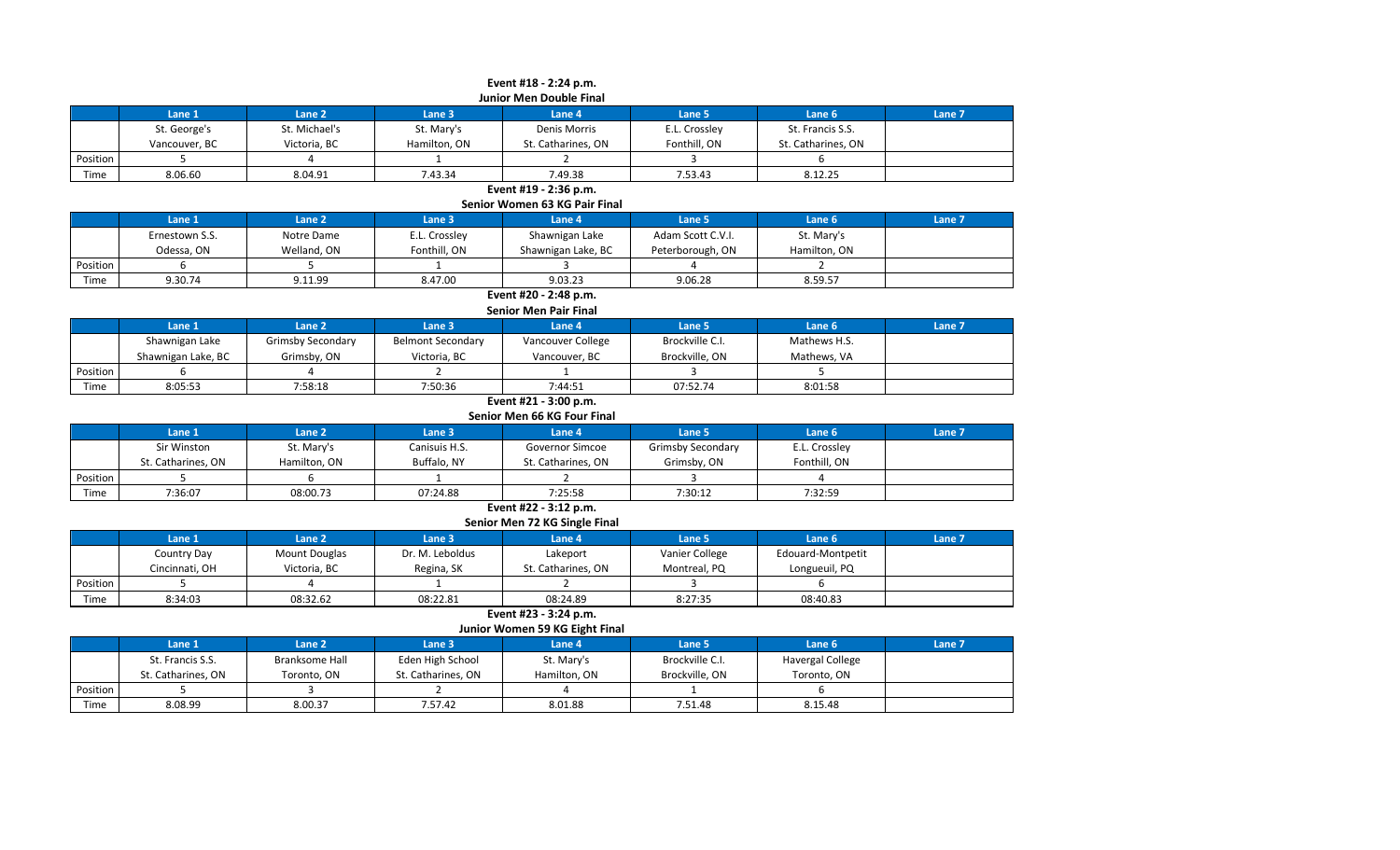|          | Event #22 - 3:36 p.m.        |                    |               |                    |                |                 |        |  |  |  |  |
|----------|------------------------------|--------------------|---------------|--------------------|----------------|-----------------|--------|--|--|--|--|
|          | <b>Senior Men Quad Final</b> |                    |               |                    |                |                 |        |  |  |  |  |
|          | Lane 1                       | Lane 2             | Lane 3        | Lane 4             | Lane 5         | Lane 6          | Lane 7 |  |  |  |  |
|          | <b>Brentwood College</b>     | Shawnigan Lake     | E.L. Crossley | Denis Morris       | St. George's   | Wellington S.S. |        |  |  |  |  |
|          | Mill Bay, BC                 | Shawnigan Lake, BC | Fonthill, ON  | St. Catharines, ON | Vancvouver, BC | Nanaimo, BC     |        |  |  |  |  |
| Position |                              |                    |               |                    |                |                 |        |  |  |  |  |
| Time     | 6.54.38                      | 7.11.18            | 7.00.17       | 6.51.74            | 6.49.66        | 7.07.03         |        |  |  |  |  |

**Event #25 - 3:48 p.m.**

**Junior Women Four Final**

|          | Lane 1   | Lane 2             | Lane 3              | Lane 4             | Lane 5       | Lane <sub>6</sub> | Lane 7 |  |  |  |
|----------|----------|--------------------|---------------------|--------------------|--------------|-------------------|--------|--|--|--|
|          | Stelly's | Ann Arbour Pioneer | Northern H.S.       | Denis Morris       | St. Mary's   | Brentwood         |        |  |  |  |
|          | ВC       |                    | <b>Grand Rapids</b> | St. Catharines, ON | Hamilton, ON |                   |        |  |  |  |
| Position |          |                    |                     |                    |              |                   |        |  |  |  |
| Time     | 8:40:17  | 8:46:32            | 08:55.66            | 8:34:05            | 08:24.92     | 8:34:35           |        |  |  |  |

# **Event #26 - 4:00 p.m.**

|          | Senior Women Double Final                                                            |          |                |                   |               |                   |  |  |  |  |  |
|----------|--------------------------------------------------------------------------------------|----------|----------------|-------------------|---------------|-------------------|--|--|--|--|--|
|          | Lane 1<br>Lane 7<br>Lane <sub>2</sub><br>Lane 6<br>Lane 5<br>Lane 4<br><b>Lane 3</b> |          |                |                   |               |                   |  |  |  |  |  |
|          | Sir Winston                                                                          | Westdale | Ridley College | Crofton House, BC | E.L. Crosslev | Pacific Christian |  |  |  |  |  |
| Position |                                                                                      |          |                |                   |               |                   |  |  |  |  |  |
| Time     | 8:22:00                                                                              | 08:52.92 | 8:31:19        | 8:13.80           | 8:20:29       | 8:19:46           |  |  |  |  |  |

### **Event #27 - 4:12 p.m. Junior Men Four Final**

| JUINUI IVIEN LUUI LIIIAI |          |                 |                |          |                  |                     |        |  |
|--------------------------|----------|-----------------|----------------|----------|------------------|---------------------|--------|--|
|                          | Lane 1   | Lane 2          | Lane 3         | Lane 4   | Lane 5           | Lane 6              | Lane 7 |  |
|                          | Grimsby  | St. Mary's Prep | Shawnigan Lake | Crosslev | Saratoga Springs | St. Mary's Hamilton |        |  |
| Position                 |          |                 |                |          |                  |                     |        |  |
| Time                     | 07:47.64 | 7:33:24         | 07:38.71       | 7:28:25  | 7:35:09          | 7:36:29             |        |  |

# **Event #28 - 4:24 p.m.**

| Senior Men 72 KG Pair Final |  |
|-----------------------------|--|
|-----------------------------|--|

|                       | Lane 1         | Lane <sub>2</sub> | Lane 3       | Lane 4   | Lane 5          | Lane 6   | Lane 7 |  |  |
|-----------------------|----------------|-------------------|--------------|----------|-----------------|----------|--------|--|--|
|                       | Shawnigan Lake | Glebe             | St. George's | K.C.V.I. | Brockville C.I. | St. Paul |        |  |  |
| Position              |                |                   |              |          |                 |          |        |  |  |
| Time                  | 8:15:01        | 7:56:35           | 7:50:57      | 8:37:54  | 8:01:38         | 07:54.94 |        |  |  |
| Event #29 - 4:36 p.m. |                |                   |              |          |                 |          |        |  |  |

# **Senior Women 63 KG Four Final**

|          | Lane 1                  | Lane 2          | Lane 3        | Lane 4             | Lane 5         | Lane <sub>6</sub> | Lane 7 |  |  |  |
|----------|-------------------------|-----------------|---------------|--------------------|----------------|-------------------|--------|--|--|--|
|          | <b>Havergal College</b> | Ann Arbor Huron | E.L. Crossley | Shawnigan Lake,    | Branksome Hall | Nardin Academy    |        |  |  |  |
|          | Toronto                 | Ann Arbor, MI   | Fonthill, ON  | Shawnigan Lake, BC | Toronto, On    | Buffalo, NY       |        |  |  |  |
| Position |                         |                 |               |                    |                |                   |        |  |  |  |
| Time     | 08:32.78                | 8:43:13         | 8:16:32       | 08:27.81           | 8:26:07        | 8:57:50           |        |  |  |  |

### **Event #30 - 4:48 p.m. Junior Women Single Final**

|          | $341101$ <b>Tronded</b> $31150$ <b>True</b> |                   |                |               |                    |                 |        |  |  |  |  |
|----------|---------------------------------------------|-------------------|----------------|---------------|--------------------|-----------------|--------|--|--|--|--|
|          | Lane 1                                      | Lane <sub>2</sub> | Lane 3         | Lane 4        | Lane 5             | Lane 6          | Lane 7 |  |  |  |  |
|          | North Toronto                               | St. Non De Marie  | Crofton House, | E.L. Crossley | Sir Winston        | Lorne Park      |        |  |  |  |  |
|          |                                             | Montreal, PQ      | Vancouver, BC  | Fonthill, ON  | St. Catharines. ON | Mississauga, ON |        |  |  |  |  |
| Position |                                             |                   |                | dnf           |                    |                 |        |  |  |  |  |
| Time     | 9:35:15                                     | 09:49.70          | 9:18:12        |               | 9:41:40            | 9:27:37         |        |  |  |  |  |